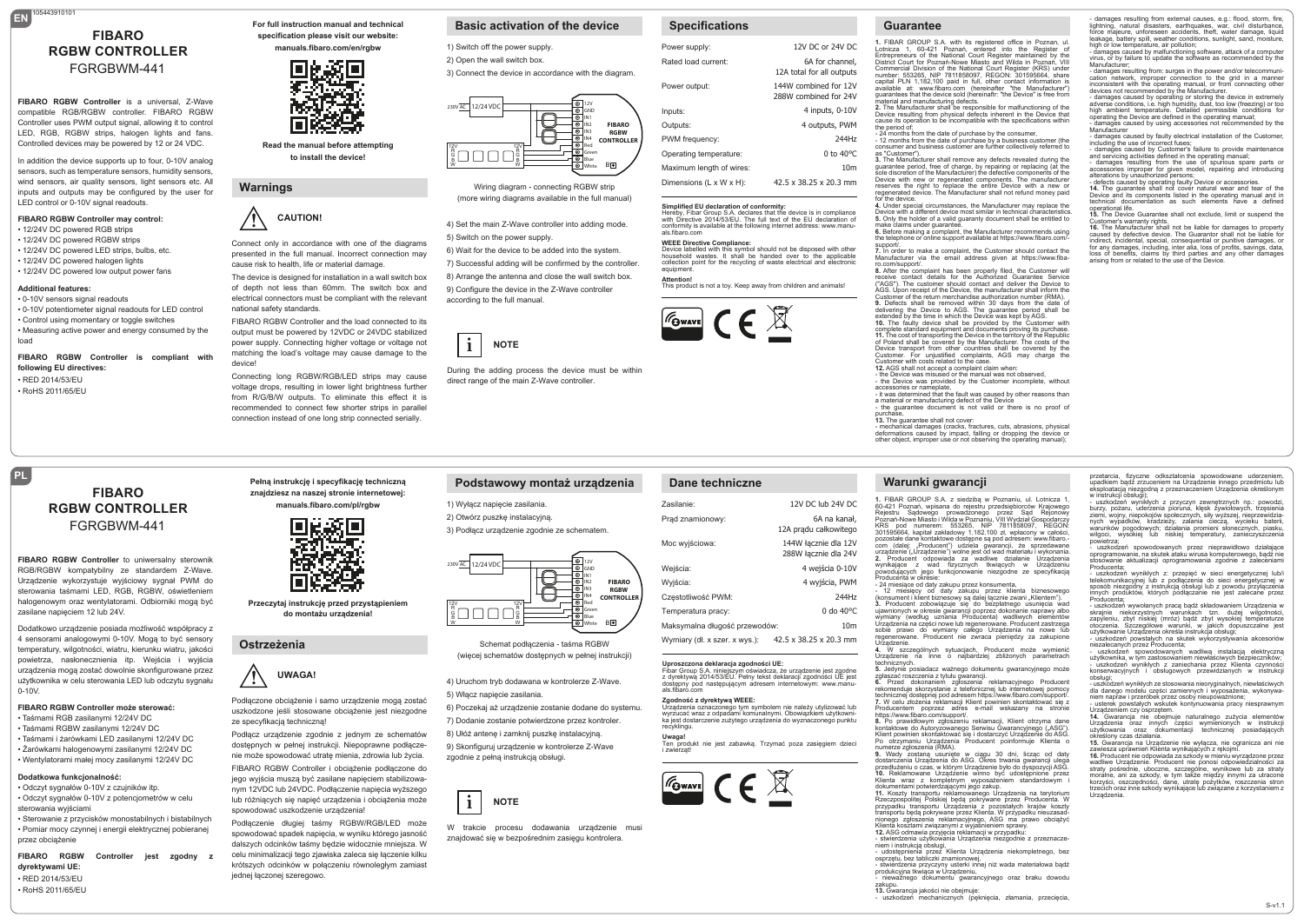# **FIBARO RGBW CONTROLLER** FGRGBWM-441

**DE**

**Der FIBARO RGBW Controller** ist ein universeller, Z-Wave kompatibler RGB/RGBW Controller. Er verwendet das PWM Ausgangssignal, welches dem Gerät ermöglicht, LED, RGB, RGBW Lichtleisten, Halogenleuchten und -ventilatoren zu steuern. Die zu steuernden Geräte können mit 12 oder 24 VDC betrieben werden.

Zusätzlich unterstützt das Gerät bis zu vier, 0-10V analoge Sensoren, wie Temperatur-, Luftfeuchtigkeitsund Windsensoren, Luftqualitätsfühler, Lichtsensoren etc. Alle Ein- und Ausgänge können durch den Anwender für LED Steuerung oder 0-10V Signalanzeigen konfiguriert werden.

#### **Mittels des FIBARO RGBW Controllers können gesteuert werden:**

- 12/24V DC betriebene RGB Lichtleisten
- 12/24V DC betriebene RGBW Lichtleisten • 12/24V DC betriebene LED Lichtleisten, Glühlampen, etc.
- 12/24V DC betriebene Halogenleuchten • 12/24V DC betriebene Ventilatoren mit geringer Leistung
- 

# **Zusätzliche Funktionen:**

**FR**

• 0-10V Sensorensignalanzeigen • 0-10V Potentiometersignalanzeigen für LED Steuerung • Steuerung mittels Taster oder Schalter • Messwirkleistung und Energie werden durch die Last verbraucht

**Der FIBARO RGBW Controller entspricht den folgenden EU Richtlinien:** • RED 2014/53/EU  $\cdot$  BoHS 2011/65/EU

> **FIBARO RGBW CONTROLLER** FGRGBWM-441

**Le FIBARO RGBW Controller** est un contrôleur RGB/RVB + blanc universel compatible Z-Wave. Le contrôleur RGBW FIBARO utilise un signal de sortie PWM, ce qui lui permet de contrôler des rubans LED, RGG et RGBW, des lampes halogènes et des ventilateurs. Les dispositifs contrôlés peuvent être alimentés en 12 ou 24 Vcc.

En outre, l'appareil prend en charge jusqu'à quatre capteurs analogiques 0-10V, tels que des capteurs de température, capteurs d'humidité, capteurs de vent, sondes de qualité de l'air, capteurs de luminosité, etc. Toutes les entrées et les sorties peuvent être configurées par l'utilisateur pour un affichage de signal 0-10V ou un contrôle de LED.

#### **Le contrôleur RGBW FIBARO peut contrôler :**

• Des rubans RGB alimentées en 12/24V CC • Des rubans RGBW alimentées en 12/24V CC • Des rubans LED, ampoules, etc. alimentées en 12/24V CC • Des lampes halogènes alimentées en 12/24V CC • Des ventilateurs à faible puissance alimentés en 12/24V CC

## **Fonctions supplémentaires :**

• Lectures de signaux de capteurs 0-10V • Lectures de signaux de potentiomètre 0-10V pour les contrôle de LED

• Contrôle à l'aide de bouton poussoir ou d'interrupteurs à bascule • Mesure de la puissance active et de l'énergie

consommée par la charge **Le contrôleur RGBW FIBARO est conforme aux** 

**directives de l'UE suivantes :** • RED 2014/53/EU • RoHS 2011/65/FL

**Eine vollständige Bedienungsanleitung und technische Daten finden Sie auf unserer Webseite:** 

**manuals.fibaro.com/de/rgbw**



**Bitte lesen Sie das Handbuch vor der Installation des Gerätes!**

# **Warnung**

verursachen!

**!**

nationale.

endommager l'appareil !

connecté en série.

## **! ACHTUNG!**

 der im Handbuch präsentierten Schaltpläne erfolgen. Der Anschluss sollte nur in Übereinstimmung mit einem Falsche Anschlüsse können ein Risiko für Gesundheit und Leben oder materielle Schäden hervorrufen.

Für die Installation des Gerätes bedarf es Wandschalterdosen mit einer Tiefe von mindestens 60 mm. Schalterdosen und elektrische Verbindungen müssen den relevanten nationalen Sicherheitsstandards entsprechen. Der FIBARO RGBW Controller und der mit seinem Ausgang verbundene Verbraucher müssen mit 12VDC oder 24VDC stabilisiertem Netzteil betrieben werden. Das Anschließen höherer Stromspannung oder Stromspannung, die nicht der Stromspannung des Verbrauchers entspricht, kann dem Gerät Schaden

Das Anschließen langer RGBW/RGB/LED-Streifen kann Spannungsabfälle verursachen, die mit zunehmender Entfernung zu den R/G/B/W Ausgängen zu geringerer Helligkeit führen können. Um diesen Effekt zu vermeiden wird empfohlen, mehrere kürzere Streifen parallel anzuschließen, anstatt einen langen Streifen in Reihe zu schalten.

**Pour le mode d'emploi complet et les spécifications techniques, veuillez visiter notre site Web : manuals.fibaro.com/fr/rgbw**

**Lisez le manuel avant d'installer l'appareil !**

623

 diagrammes présentés dans le manuel. Une mauvaise

L'appareil est conçu pour être installé dans une boite d'encastrement mural d'une profondeur minimale de 60mm. La boite d'encastrement et les connecteurs électriques doit être conforme aux normes de sécurité

Le contrôleur RGBW FIBARO et la charge connectée à sa sortie doivent être alimentés en 12VDC ou en 24VDC stabilisés. Brancher une tension plus élevée ou une tension ne correspondant pas à la charge électrique peut

Brancher de longs rubans LED/RGB/RVB + blanc peut provoquer des chutes de tension, ayant pour résultat une plus faible luminosité loin des sorties R/G/B/W. Pour éliminer cet effet, il est recommandé de brancher des rubans plus courts en parallèle, au lieu d'un ruban

Connectez seulement comme indiqué dans l'un des connexion peut provoquer des risques pour la santé (y

**PRUDENCE!** 

E

**Mises en garde**

compris la mort) ou des dégâts matériels.

## **Geräteinstallation**

1) Stromversorgung abschalten 2) Dose des Wandschalters öffnen

3) Das Gerät analog eines der Schaltpläne anschließen



Schaltplan – Anschließen des RGBW Streifen (Weitere Schaltpläne sind im Handbuch zu finden.)

4) Z-Wave Zentrale in den Aufnahme-Modus stellen

5) Netzspannung zuschalten

6) Abwarten bis das Gerät in dem System aufgenommen worden ist

7) Eine erfolgreiche Inklusion wird durch die Zentrale bestätigt.

8) Antenne anbringen und Wandschalterdose schließen. 9) Gerät in der Z-Wave Steuerung entsprechend des Handbuches konfigurieren



1) Couper l'alimentation.

230V AC 12/24 VDC

 $\Box \Box \Box \Box$ 

12V R G B

2) Ouvrir le boîtier d'interrupteur mural. 3) Brancher l'appareil conformément au schéma.

> 12V R G B

 direkter Nähe zur Z-Wave Steuerung befinden. Während des Aufnahme-Modus muss sich das Gerät in

**Activation de base de l'appareil**

# **Technische Daten**

| Stromversorgung:              | 12V DC oder 24V DC                                      |
|-------------------------------|---------------------------------------------------------|
| Nennlaststrom:                | 6A für einzelnen Kanal,<br>12A gesamt für alle Ausgänge |
| Ausgangsleistung:             | 144W gesamt für 12V<br>288W gesamt für 24V              |
| Eingänge:                     | 4 Eingänge, 0-10V                                       |
| Ausgänge:                     | 4 Ausgänge, PWM                                         |
| PWM Frequenz:                 | 244Hz                                                   |
| Betriebstemperatur:           | $0$ bis 40 $\degree$ C                                  |
| Maximale Kabellänge:          | 10 <sub>m</sub>                                         |
| $GriRe (I \times R \times H)$ | 42 5 x 38 25 x 20 3 mm                                  |

**Vereinfachte EU-konformitätserklärung:** Hiermit erklärt Fibar Group S.A., dass sich das Gerät Radiolan in Ubereinstimmung mit den grundlegenden Anforderungen und den<br>übrigen einschlägigen Bestimmungen der Richtlinie 2014/53/EU<br>befindet. Der vollständige Text der EU-Konformitätserklärung ist unter der folgenden Internetadresse verfügbar: www.manuals.fibaro.com

**WEEE-Richtlinie:** Das mit diesem Symbol gekennzeichnete Gerät darf nicht mit

anderen Haushaltsabfällen entsorgt werden. Das Gerät muss<br>stattdessen bei einer Recyclingstelle für Elektro- und Elektronik-Alt-<br>geräte abgegeben werden.

**Achtung!**<br>Der Artikel ist kein Spielzeug. Halten Sie Kinder und Tiere fern!



# **Spécifications**

| Alimentation:                             | 12V CC 0U 24V CC                                       |
|-------------------------------------------|--------------------------------------------------------|
| Courant de charge<br>nominal <sup>-</sup> | 6A pour le canal,<br>12A total pour toutes les sorties |
| Puissance de sortie :                     | 144W combinés en 12V<br>288W combinés en 24V           |
| Entrées:                                  | 4 entrées, 0-10V                                       |
| Sorties:                                  | 4 sorties, PWM                                         |
| Fréquence PWM:                            | 244Hz                                                  |
| Température de fonctionnement:            | $0$ à $40^{\circ}$ C                                   |
| Longueur maximum des câbles:              | 10 <sub>m</sub>                                        |
| Dimensions $(L \times L \times H)$ :      | 42,5 x 38,25 x 20,3 mm                                 |
|                                           |                                                        |

Conformité à la directive DEEE:<br>Le dispositif étiqueté avec ce symbole ne doit pas être éliminé avec<br>d'autres déchets ménagers. Il doit être remis au point de collecte<br>applicable pour le recyclage des déchets d'équipements

**Attention!** L'article n'est pas un jouet. Tenez les enfants et les animaux

4) Mettre le contrôleur Z-wave en mode inclusion. **Declaration UE de conformite simplifiee:**<br>Par la présente Fibar Group S.A. déclare que cet appareil est<br>conforme aux exigences essentielles et aux autres dispositions<br>pertinentes de la directive 2014/53/EU. Le texte compl déclaration UE de conformité est disponible à l'adresse internet suivante: www.manuals.fibaro.com

**FIBARO RGBW CONTROLLE B** 

GND IN1 IN2 IN3 IN4 Red Green Blue White

5) Allumer l'alimentation. 6) Attendre que le périphérique soit ajouté dans le

Schéma de câblage - connexion de rubans RVB + blanc (Plusieurs schémas de câblage sont disponibles dans le manuel complet)

 $\bigoplus$ 

système.

7) Le succès de l'inclusion sera confirmé par le contrôleur.

8) Arranger l'antenne et fermer la boîte d'interrupteur mural.

9) Configurer le périphérique dans le contrôleur Z-Wave selon le manuel.

Pendant le processus d'inclusion, l'appareil doit être à

 portée directe du contrôleur Z-Wave.

**REMARQUE**

**i**



éloignés!

# **Garantiebedingungen**

**1.** FIBAR GROUP S.A. mit Sitz in Poznań, ul. Lotnicza 1, 60-421 Poznań, eingetragen im Unternehmerregister des Nationalen Gerichtsregisters am Amtsgericht Poznań-Nowe Miasto und Wilda, 8. Wirtschaftsabteilung des Nationalen Gerichtsregisters unter der Nummer 553265, Steueridentifikationsnummer NIP 7811858097, statistische Nummer REGON: 301595664, Stammkapital 1.182.100<br>PLN, in voller Höhe eingezahlt, sonstige Kontaktangaben unter der<br>Adresse www.fibaro.com (nachstehend: "Hersteller" genannt) erteilt<br>Garantie, dass das verkaufte Ausführungsmängeln ist. **2.** Der Hersteller haftet für fehlerhafte Funktionsweise des Geräts,

die aus den im Gerät begründeten Sachmängeln resultiert, welche<br>eine mit der Spezifikation des Herstellers nicht übereinstimmende eine mit der Spezifikation des Herstellers nicht übereinstimmende<br>Funktion des Geräts verursachen, in dem Zeitraum:<br>- 41 Monate ab dem Kauftag bei den Verbrauchern,<br>- 12 Monate ab dem Kauftag bei den Geschäftskund

"Kunde" genannt).<br>**3.** Der Hersteller verpflichtet sich, die in dem Garantiezeitraum entdeckten Mängel kostenfrei zu beheben durch Reparatur oder<br>Austausch der mangelhaften Bauteile des Geräts gegen neue bzw.<br>aufgearbeitete Teile (nach Ermessen des Herstellers). Der<br>Hersteller behält sich das Recht vor, da

**4.** In besonderen Fällen kann der Hersteller das Gerät gegen ein<br>neues mit sehr ähnlichen technischen Parametern austauschen.<br>**5.** Garantieansprüche dürfen nur durch Besitzer einer gültigen Garantie erhoben werden.<br>6. Vor der Reklamation empfiehlt der Hersteller, die unter

6. Vor der Reklamation empfiehlt der Hersteller, die unter Staten († 18. Vor der Reklamation empfiehlt der Hilfe<br>per Telefon bzw. Internet in Anspruch zu nehmen.<br>7. Um eine Reklamation zu erheben, soll der Kunde mit Hilfe

Kunde soll den ASG kontaktieren und das Gerät bei ASG abliefern. Nach Eingang des Geräts teilt der Hersteller dem Kunden die Reklamationsnummer (RMA) mit.

**9.** Die Mängel werden innerhalb von 30 Tagen ab der Lieferung des<br>Geräts an ASG behoben. Der Garantiezeitraum wird um die Zeit<br>verlängert, in der das Gerät ASG zur Verfügung stand. **10.** Das reklamierte Gerät soll durch den Kunden mit vollständiger<br>Standard-Ausrüstung und mit den Dokumenten, die dessen Einkauf nachweisen, geliefert werden.<br>11 Die Transportkosten des reklamierten Geräts auf dem Gebiet de

11. Die Transportkosten des reklamierten Geräts auf dem Gebiet der<br>Republik Polen werden vom Hersteller übernommen. Bei der<br>Beförderung des Geräts aus sonstigen Ländern werden die<br>Transportkosten vom Kunden übernommen. Im **12.** ASG verweigert die Annahme der Reklamation in folgenden<br>Fällen:

- wenn festgestellt wird, dass das Gerät nicht zweckgemäß und nicht gemäß der Bedienungsanleitung benutzt wurde, - wenn der Kunde ein nicht komplettes Gerät, ohne Zubehör und

ohne Typenschild bereitgestellt hat,<br>- wenn eine andere Defektursache als Materialmangel oder im<br>Gerät begründeter Produktionsmangel festgestellt wird,<br>- wenn die Garantie ungültig ist oder kein Kaufbeleg vorliegt.<br>13. Fol

### **Conditions de la garantie**

**1.** FIBAR GROUP S.A. ayant son siège à Poznań ul. Lotnicza 1; 60-421 Poznań, immatriculée au Registre des entrepreneurs du Registre Judiciaire National tenu par Sąd Rejonowy [Tribunal de district] Poznań-Nowe Miasto i Wilda à Poznań, VIII Département Économique au numéro : 553265, No TVA 7811858097, REGON [SIRET] : 301595664, capital social de 1 182 100 PLN entièrement libéré, d'autres coordonnées sont disponibles au site www.fibaro.com (ci-après le « Fabricant ») garantit que l'appareil vendu (l'« Appareil ») est exempt de tout défaut de matériaux et de fabrication.

**2.** Le fabricant est responsable du fonctionnement défectueux de l'Appareil en raison de vices physiques de l'Appareil provoquant son fonctionnement non conforme à la spécification du Fabricant

pendant la période de :<br>
- 24 mois à compter de la date d'achat par le consommateur,<br>
- 12 mois à compter de la date d'achat par l'entreprise, (le<br>
consommateur de l'entreprise sont di-après<br>
collectivement le « Client »), Fabricant se réserve le droit de remplacer tout l'Appareil par un autre, neuf ou remis à neuf. Fabricant ne rembourse pas le prix de<br>l'Annareil acheté

l'Appareil acheté. **4.** Dans des situations particulières, le Fabricant peut remplacer l'Appareil par un autre avec les paramètres techniques les plus

similaires. **5.** Seul le titulaire d'une garantie valide peut présenter des

demandes de garantie. **6.** Avant de faire une demande de garantie, le Fabricant vous recommande de profiter de l'assistance technique par téléphone ou

en ligne, accessible sur le site https://www.fibaro.com/support/. **7.** Pour présenter la demande d'activation de garantie, le Client doit s'adresser au Fabricant par le courriel indiqué sur le site https://ww-

w.fibaro.com/support/. **8.** Après la présentation de la demande d'activation de garantie valide, le Client recevra des informations de contact pour le Service de garantie autorisé (« SGA »). Le client doit s'adresser au SGA et y fournir l'Appareil. Après avoir obtenu l'Appareil, le Fabricant communiquera au Client le numéro d'application unique (RMA). **9.** Les vices seront éliminés dans un délai de 30 jours à compter de

la date de livraison de l'Appareil au SGA. La période de garantie est<br>prolongée du temps pendant lequel le dispositif restait à la<br>disposition du SGA.<br> 10. L'appareil étant l'objet d'une réclamation doit êt

documents confirmant son achat. **11.** Les frais de transport de l'Appareil étant l'objet d'une réclamation sur le territoire polonais seront couverts par le Fabricant. Dans le<br>cas du transport d'autres pays, les frais de transport seront à la<br>charge du Client. Dans le cas d'une notification de la demande de<br>rédamation injustifi

d'emploi de l'Appareil, - mettre à disposition l'Appareil incomplet, sans accessoires, sans

plaque signalétique de la part du Client,<br>- déterminer la cause du défaut autre que le vice de matériau ou de<br>- du document de garantie non valable et l'absence de preuve<br>d'achat.

- mechanische Beschädigungen (Risse, Brüche, Schnitte, Scheuerstellen, physische Verformungen infolge von Schlag, Sturz oder Beschädigung des Geräts durch einen anderen Gegenstand<br>bzw. infolge von Nutzung des Geräts, die dem in der Bedienungsan-<br>leitung bestimmten Zweck nicht entspricht);

- Beschädigungen, die durch externe Faktoren verursacht wurden,<br>wie z.B. Hochwasser, Sturm, Feuerbrand, Blitzschlag, Naturkatast-<br>rophen, Erdbeben, Krieg, soziale Unruhen, höhere Gewalt,<br>unvorhergesehene Unfälle, Diebstahl Batterieleck, Wetterbedingungen, Einwirkung von Sonnenstrahlen, Sand, Feuchtigkeit, Hitze bzw. Kälte, Luftverschmutzung; - Beschädigungen infolge von Softwarefehlern durch Infektion mit Computerviren bzw. Nichtanwendung von Softwareaktualisierung

entgegen den Herstelleranweisungen;<br>- Beschädigungen infolge von Überspannungen im Strom- und/oder<br>- Beschädigungen infolge von Überspannungen int der Bedienungsan-<br>leitung - nicht - übereinstimmenden - Stromnetzanschlusse

empfohlen werden; - Beschädigungen, die durch Betrieb oder Aufbewahrung des Geräts unter extrem ungünstigen Bedingungen verursacht wurden, d.h. bei hoher Feuchtigkeit, Staub, zu niedriger (Frost) oder zu

hoher Umgebungstemperatur. Detaillierte Bedingungen, unter<br>denen die Nutzung des Gerätes zulässig ist, bestimmt die<br>Bedienungsanleitung;<br>- Beschädigungen infolge vom Einsatz von Zubehör, das vom<br>Herstellernicht empfohlen w

- Beschädigungen infolge von fehlerhafter Strominstallation des<br>Nutzers, darunter vom Einsatz nicht geeigneter Sicherungen;<br>- Beschädigungen, die aus der Unterlassung der in der Bedienungs-<br>anleitung bestimmten Wartungs- u

- Beschädigungen infolge der Verwendung von nicht originalen und<br>für das jeweilige Modell nicht geeigneten Ersatzteilen und Zubehör,<br>sowie die infolge von Reparaturen und Modifikationen durch

Unbefugte entstanden sind; - Beschädigungen infolge von Fortsetzung der Arbeit unter Einsatz eines defekten Geräts bzw. Zubehörs. **14.** Die Garantie erstreckt sich nicht auf natürliche Abnutzung von Bauteilen und anderen in der Bedienungsanleitung und der technischen Dokumentation genannten Teilen, die eine bestimmte Lebensdauer haben.<br>**15.** Durch die Garantie für das Gerät werden die aus der<br>Gewährleistung resultierenden Ansprüche des Kunden weder<br>ausgeschlossen noch beschränkt oder eingestellt.

**16.** Der Hersteller haftet für keine Vermögensschäden, die durch ein mangelhaftes Gerät verursacht wurden. Der Hersteller haftet für

keine mittelbaren Schäden, Nebenschäden, besonderen Schäden,<br>Folgeschäden sowie moralischen Schäden und Verluste, darunter<br>auch insbesondere für keinen entgangenen Gewinn, keine<br>verlorenen Ersparnisse, Daten und Vorteile,

- des dommages mécaniques (fissures, fractures, coupures,<br>écorchures, déformation physique due à l'impact, la chute ou<br>causée en laissant tomber sur l'Appareil un autre objet ou par<br>l'utilisation abusive de l'Appareil par mode d'emploi); - des dommages causés par des causes externes telles que: inondation, tempête, feu, foudre, catastrophes naturelles, tremblements de terre, guerre, troubles civils, cas de force majeure,<br>accidents imprévus, vol. versement de liquide, fuite de la batterie accidents imprévus, vol, versement de liquide, fuite de la batterie,<br>conditions météorologiques; lumière du soleil, sable, humidité,<br>température élevée ou faible, pollution de l'air;<br>- des dommages causés par un logiciel d recommandée par le fabricant; - des dommages résultant de : surtensions dans le réseau électrique et/ou de télécommunication ou de se connecter au réseau énergétique d'une manière incompatible avec les<br>instructions ou à cause de la connexion d'autres produits dont la instructions ou à cause de la connexion d'autres produits dont la<br>connexion n'est pas recommandée par le fabricant;<br>- des dommages causés par le fonctionnement ou le stockage dans<br>des conditions extrêmement défavorables, s conditions détaillées dans lesquelles il est possible d'utiliser l'appareil détermine le mode d'emploi ;

- les dommages causés par l'utilisation d'accessoires non<br>recommandés par le Fabricant;<br>- des dommages causés par réseau électrique défectueux de<br>l'utilisateur, y compris l'utilisation de fusibles incorrects ;<br>- des dommag

des accessoires non originaux, incorrects pour le présent modèle, d'effectuer des réparations et des modifications par des personnes

- les défauts causés par la poursuite des travaux avec un Appareil ou un équipement défectueux.<br>**14.** La garantie ne couvre pas l'usure normale des composants de<br>l'Appareil et d'autres dispositifs mentionnés dans le manuel<br>d'utilisateur et la documentation technique avec un temps spécifiq

**15.** La garantie de l'Appareil n'exclut pas, ne limite ni suspend les

droits du Client déclient de la garantie légale.<br>
16. Le Fabricant décline toute responsabilité en cas de dommages<br>
matériels causés par un Appareil défectueux. Le Fabricant n'est pas<br>
responsable des dommages indirects, a

S-v1.1

non autorisées ;

de fonctionnement.

**13.** La garantie de qualité ne couvre pas :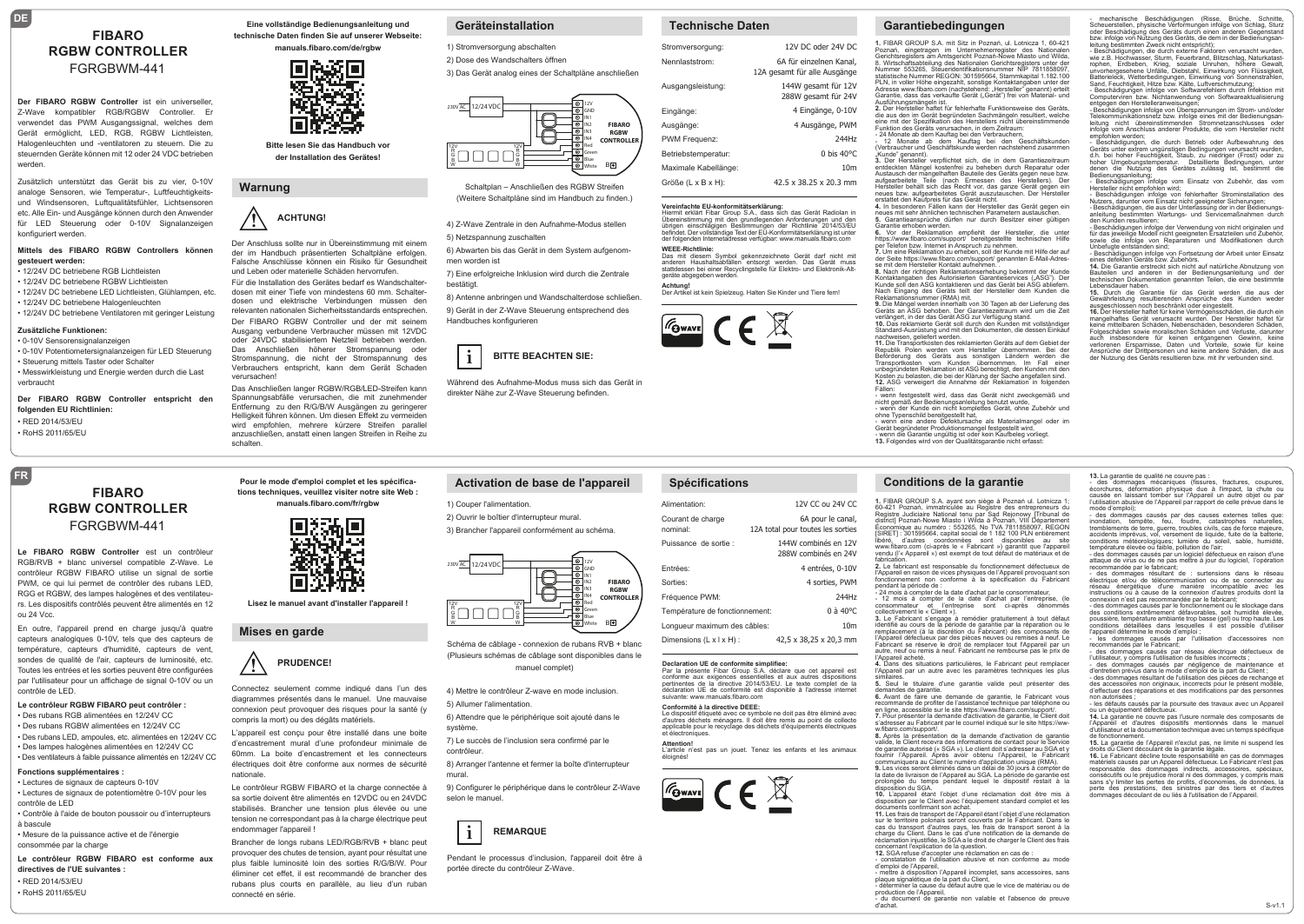# **ES** 105444010101 **FIBARO RGBW CONTROLLER** FGRGBWM-441

**FIBARO RGBW Controller** es un controlador universal RGB/RGBW compatible con Z-Wave. FIBARO RGBW Controller utiliza una señal de salida PWM, que le permite controlar tiras de LED, RGB, RGBW, luces halógenas y ventiladores. Los dispositivos controlados pueden estar alimentados por 12 o 24 VDC.

Además, el dispositivo puede gestionar hasta cuatro sensores analógicos de 0-10V, como sensores de temperatura, sensores de humedad, anemómetros, sensores de calidad del aire, sensores de luz, etc. Todas las entradas y salidas pueden ser configuradas por el usuario para controlar LED o controlar lecturas de señales de 0-10V.

#### **FIBARO RGBW Controller puede controlar:** • Tiras RGB de 12/24V DC

• Tiras RGBW de 12/24V DC • Tiras LED, bombillas, etc de 12/24V DC • Luces halógenas de 12/24V DC • Ventiladores de baja potencia de 12/24V DC

### **Características adicionales:**

**PT**

• Lecturas de señales de 0-10V • Lecturas de señal de potenciómetro de 0-10V para control de LED • Control mediante interruptores de palanca o

pulsadores • Midiendo la potencia activa y la energía consumidas

por la carga **FIBARO RGBW Controller cumple con las siguientes** 

**normativas de la UE:** • RED 2014/53/EU • RoHS 2011/65/EL

#### **Para obtener el manual completo y las especificaciones técnicas, por favor visite nuestra web:**

**manuals.fibaro.com/es/rgbw**



**¡Lea el manual antes de intentar instalar el dispositivo!**

## **Advertencias**

## **! ¡PRECAUCIÓN!**

 presentados en el manual completo. Un conexionado Conecte sólo de acuerdo con uno de los diagramas erróneo puede ocasionar riesgos para la salud, la vida o daños materiales.

El dispositivo está diseñado para su instalación en una caja de interruptor de pared con una profundidad no inferior a 60mm. La caja del interruptor y los conectores eléctricos deben cumplir las normativas nacionales de seguridad pertinentes.

FIBARO RGBW Controller y la carga conectadas a sus salidas deben estar alimentadas por una fuente de alimentación estable de 12VDC o 24VDC. ¡Conectar un voltaje superior o uno que no se corresponda con el voltaje de la carga puede dañar el dispositivo!

Conectar largas tiras de RGBW/RGB/LED pueden causar caídas de tensión, lo que conllevaría un menor brillo de las salidas R/G/B/W. Para eliminar este efecto, se recomienda conectar tiras más cortas en paralelo en vez de conectar largas tiras en serie.

# **Activación básica del dispositivo**

1) Corte la corriente principal.

2) Abra la caja del interruptor de pared. 3) Conecte el dispositivo de acuerdo con uno de los diagramas.



Diagrama de conexión – conectando una tira RGBW (más diagramas de conexionado disponibles en el manual completo)

4) Active el controlador Z-Wave principal en modo de inclusión.

5) Active la corriente principal.

6) Espere a que el dispositivo se incluya en el sistema. 7) Una inclusión satisfactoria será confirmada por el controlador.

8) Corrija la disposición de la antena y cierre la caja del interruptor de pared.

9) Configure el dispositivo en el controlador Z-Wave de acuerdo con el manual completo.



 en rango directo con el controlador Z-Wave principal. Durante el proceso de inclusión, el dispositivo debe estar

**Ativação básica do dispositivo**

4) Coloque o controlador Z-Wave primário no modo de

Diagrama de ligações – ligação da fita RGBW (mais diagramas de ligações disponíveis no manual completo)

 $\bigoplus$ 

6) Aguarde que o dispositivo seja incluído no sistema. 7) O sucesso da inclusão será confirmada pelo

8) Arranje a antena e feche a caixa de aparelhagem. 9) Configure o dispositivo no controlador Z-Wave de

 dentro do alcance direto do controlador Z-Wave.

urante o processo de inclusão o dispositivo deve estar

inclusão.

12V R G B

230V AC 12/24 VDC

 $\Box \Box \Box \Box$ 

controlador.

**i**

acordo com o manual.

5) Ligue a fonte de alimentação.

**NOTA**

1) Desligue a fonte de alimentação. 2) Abra a caixa de aparelhagem.

> 12V R G B

## **Especificaciones**

#### Alimentación: Corriente de carga nominal Potencia de salida: Entradas: Salidas: 12V DC o 24V DC 6A por canal, 12A total para todas las salidas 144W combinados para 12V 288W combinados para 24V 4 entradas, 0-10V 4 salidas, PWM

Frecuencia PWM: Temperatura de trabajo: Longitud máxima del cableado: Dimensiones (L x A x Al): 244Hz 0 a 40°C 10m 42.5 x 38.25 x 20.3 mm

# **Declaración UE de conformidad simplificada:** Por medio de la presente Fibar Group S.A. declara que el dispositivo

cumple con los requisitos esenciales y cualesquiera otras disposiciones aplicables o exigibles de la Directiva 2014/53/EU. El texto completo de la declaración UE de conformidad está disponible

en la dirección Internet siguiente: www.manuals.fibaro.com **Conformidad con la directiva RAEE:**

El dispositivo marcado con este símbolo no debe eliminarse ni desecharse con los residuos domésticos. Es la responsabilidad del usuario entregar el dispositivo fuera de funcionamiento a un punto

de reciclaje designado.

**Precaución!** L'article n'est pas un jouet. Tenez les enfants et les animaux éloignés!



**Especificações** Fonte de alimentação: Corrente nominal da carga:

Temperatura de funcionamento: Máximo comprimento de cabos: Dimensões (L x W x H):

**Conformidade da Diretiva WEEE:**

 $\boxed{\mathcal{F}_{\text{Gwave}}}\in \mathbb{R}$ 

**Declaração UE de conformidade simplificada:**<br>Fibar Group S.A. declara que este dispostivo está conforme com os<br>requisitos essenciais e outras disposições da Directiva 2014/53/EU.<br>O texto integral da declaração de conformi seguinte endereço de Internet: www.manuals.fibaro.com

O dispositivo rotulado com este símbolo não deve ser colocado com outros resíduos domésticos. Deve ser entregue no ponto de recolha aplicável para a reciclagem de resíduos de equipamentos eléctricos e electrónicos.

Este produto não é um brinquedo. Mantenha longe de crianças e animais!

Potência de saída:

Entradas: Saídas: Frequência PWM:

**Cuidado!**

**FIBARO RGBW CONTROLLE B** 

GND IN1 IN2 IN3 IN4 Red Green Blue White



# **Garantía**

**1.** FIBAR GROUP SA con domicilio social en la calle Lotnicza 1, 60-421 Poznan, inscrita en el Nacional Registro Judicial por el Juzgado de Distrito de Poznań-Nowe Miasto y Wilda, Sala 8a de lo<br>Económico del Nacional Registro Judicial bajo el número: 553 265,<br>CIF 7811858097, REGON [Número Estadístico]: 301595664, con el<br>capital social de 1.182.10 demás datos de contacto están disponibles en la página web: www.fibaro.com (en adelante "Fabricante") otorga la garantía para el dispositivo vendido ("Dispositivo") y declara que está libre de

defectos en material y mano de obra. **2.** El Fabricante es responsable del funcionamiento defectuoso del Dispositivo debido a los defectos físicos inherentes al Dispositivo que causen su funcionamiento no conforme con las especificacio-nes del Fabricante en el periodo de: - 24 meses desde la fecha de compra por parte del consumidor,

- 12 meses desde la fecha de compra por parte del Cliente empresarial (consumidor y Cliente empresarial en lo sucesivo se minan coniuntamente el "Cliente").

**3.** El Fabricante se compromete a eliminar sin cargo adicional, los defectos revelados durante la garantía mediante la reparación o el reemplazo (según el Fabricante lo considera oportuno) de los<br>componentes defectuosos del Dispositivo por las piezas nuevas o<br>reacondicionadas. El Fabricante se reserva el derecho de sustituir<br>todo el Dispositivo por uno nu

no reembolsa el dinero por el Dispositivo comprado. **4.** En situaciones especiales, el Fabricante podrá sustituir el Dispositivo por otro con los parámetros técnicos lo más similares

posibles. **5.** Sólo el titular de una garantía válida puede presentar una

reclamación de Garantía.<br>**6.** Antes de presentar la reclamación, el Fabricante recomienda<br>contactarse con la asistencia técnica por teléfono o por Internet<br>cuyos datos están disponibles en la página https://www.fibaro.-

com/support/. **7.** Con el fin de presentar la reclamación, el Cliente debe ponerse en contacto con el Fabricante a la dirección de correo electrónico

indicada en la página https://www.fibaro.com/support/. **8.** Después de haber presentado adecuadamente la reclamación, el<br>Cliente recibirá los datos de contacto al Centro autorizado de<br>servicio de garantía ("ASG"). El Cliente debe contactarse y entregar<br>el Dispositivo a la ASG. Fabricante informará al Cliente sobre el número de la notificación

(RMA). **9.** Los defectos serán eliminados dentro de los 30 días, a contar desde la fecha de entrega del Dispositivo al ASG. El periodo de garantía se extiende por el tiempo en el que el Dispositivo esté a disposición del ASG.

**10.** El Dispositivo, objeto de la reclamación, debe estar puesto a<br>disposición por el Cliente con el equipamiento completo estándar y<br>los documentos que confirman su compra.<br>**11.** Los gastos de transporte del Dispositivo,

reclamación, en el territorio de la República de Polonia serán cubiertos por el Fabricante. En el caso de transporte de otros

países, los gastos de transporte serán a cargo del Cliente. En el<br>caso de una reclamación injustificada, ASG tiene el derecho de<br>cobrar al Cliente los gastos asociados con la aclaración del caso.<br>12. ASG se niega a aceptar

uso, - facilitar el Cliente, el Dispositivos incompleto, sin accesorios, sin

placa de identificación, - determinar la causa del defecto que no sea defecto de material o

### **Garantia**

12V DC ou 24V DC 6A por canal,

10A total para todas as saídas 144W combinada para 12V 288W combinada para 24V 4 entradas, 0-10V 4 saídas, PWM 244Hz 0 a 40°C 10m

42.5 x 38.25 x 20.3 mm

1. FIBAR GROUP S.A. ("Fabricante") com sede social na ul.<br>Lotnicza 1, 60-421 Poznań, inscrita no Registo Judicial Nacional da<br>República de Polónia gerado por Tribunal Distrital em Poznań Nowe<br>Miasto e Wilda, XIII Divisão C social de 1 182 100 PLN pagado na sua totalidade, outros dados de contato disponível sob: www.fibaro.com garante o Aparelho vendido ("Aparelho") está livre dos defeitos de material ou de produção).<br>2. O funcionamento defeituoso do Aparelho que não conformará<br>com a informação comunicada por Fabricante que seja resultado<br>dos defeitos físicos do Aparelho

de de Fabricante no período de:<br>- 24 meses da data de compra pelo consumidor,<br>- 12 meses da data de compra pelo comerciante (consumidor e - 12 meses da data de compra pelo comerciante (consumidor e consumidore comerciante serão em adelante junto denominados como "Cliente".<br>3. Após deste período de garantia, Fabricante deve remover gratultamente os defeitos p revitalizado. Fabricante não reembolsará o Cliente. **4.** Nos casos particulares Fabricante pode substituir o Aparelho com

um quais parámetros técnicos serão semelhantes.

**5.** Apenas o proprietário do documento da garantia válido pode apresentar reclamações.<br>6. Antes de apresentar uma reclamação, Fabricante recomenda<br>contatar o Auxilio ao Cliente, via telefono ou e-mail na página Web:<br>https://www.fibaro.com/support.<br>7. Para apresentar uma reclamação Cli

Fabricante por e-mail no endereço mencionado na página Web: https://www.fibaro.com/support. **8.** Caso a reclamação será admitida, Cliente receberá o contacto

para seu Centro de Serviço Autorizado (CSA). Cliente deverá contactar o CSA e entrega-lhe o Aparelho. Após receber o Aparelho o Fabricante enviará ao Cliente o número da sua reclamação (RMA). **9.** Os defeitos serão removidos dentro um prazo de 30 dias,

contando da data de entrega do Aparelho a CSA. O período da garantia será estendido por tempo no qual o Aparelho se encontrará na disposição de CSA.

**10.** Cliente deverá entregar o Aparelho reclamado junto com todos<br>os acessórios estandartes e documentos comprovantes da sua<br>compra. **11.** Custes de transporte do produto reclamado no territorio da

Polónia serão cobrados pelo Fabricante. Caso o Aparelho será transportdo no estrangeiro, custes de transporte do produto reclamado serão cobrados pelo Cliente. Caso a reclamação seja injustificada, CSA tem direito a condenar o Cliente nas despesas relacionadas com a resolução do pedido.

**12.** CSA recusará uma reclamação no caso de:<br>- uma utilização abusiva do Aparelho e contra as recomendações<br>do manual,

- a entrega do Aparelho incompleto, sem acessórios, sem placa sinalética pelo Cliente, - a causa da falha do Aparelho seja não por defeito material ou da

produção deste Aparelho, - o documento da garantia seja inválido e falta dos documentos da

compra.<br>
13 Eabricante não será responsável por nenhumas falhas ao

**13.** Fabricante não será responsável por nenhumas falhas ao<br>património causadas por Aparelho defeituoso. Fabricante não será<br>responsável por nenhumas perdas indiretas, particulares,<br>consequentes ou morais, nem por nenhuma

de fabricación inherente al Dispositivo, - del documento de garantía inválido o falta de justificante de

13. La Garantía de calidad no cubre:

13. La Garantia de calidad no cubre:<br>- los daños mecánicos (grietas, fracturas, cortes, abrasiones,<br>deformación física debido a un golpe, caída o dejar care rotro objeto<br>sobre el Dispositivo sobre el uso no conforme a su d

inundaciones, tormentas, incendios, rayos, desastres naturales, terremotos, guerras, disturbios civiles, fuerza mayor, accidentes imprevistos, robos, daños por líquidos, fugas de la batería, condiciones climáticas; acción de rayos soles, arena, humedad, alta<br>o baia temperatura, contaminación atmosférica:

o baja temperatura, contaminación atmosférica;<br>- el daño ocasionado por el software que funcione incorrectamente,<br>debido al ataque del virus informático, o no utilizar la actualización<br>de software según lo recomendado por

telecomunicaciones o conectarse a la red de una manera no conforme a las instrucciones de uso o debido a la conexión de otros productos cuya conexión no está recomendada por el Fabricante; - los daño ocasionados por el trabajo o el almacenamiento del Dispositivo en condiciones extremadamente adversas, es decir, alta<br>humedad, polvo, temperatura baja (helada) o temperatura ambiente<br>demasiado alta. Las condiciones específicas en las que es admisible<br>utilizar el Dispositiv

por el Fabricante; - los daños causados por la instalación eléctrica defectuosa del

usuario, incluyendo el uso de fusibles incorrectos;<br>- los daños resultantes de ignorar el Cliente las acciones de<br>mantenimiento y servicio previstos en el manual de uso;<br>- los daños resultantes del uso de las piezas de rep accesorios no-originales, inadecuados para el modelo, la realización de reparaciones y modificaciones por personas no

autorizadas; un.<br>- los defectos causados por continuar el uso del Dispositivo o<br>accesorios defectuosos.

accesorios defectuosos.<br>**14** La garantía no cubre el desgaste normal de las piezas del 14. La grannita no cubre el desgaste normal de las piezas del<br>Dispositivo y otras piezas mencionadas en el manual de uso y la<br>documentación técnica con un tiempo de uso determinado.<br>15. La garantia del Dispositivo no exclu

de los daños indirectos, incidentales, especiales, consecuenciales o punitivos, o daños, incluyendo entre otros el lucro cesante, ahorros, datos, pérdida de beneficios, reclamaciones de terceros u otros daños derivados de o relacionados con el uso de Dispositivo.

poupanças, dados, bens, reclamações das pessoas terceiras.<br>Garantia de qualidade não se aplica a:<br>- danos estéticos (riscos, quebras, cortes, esfregos, deformações<br>físicas que sejam resultados de impacto, queda ou lançamen indicada no manual); - danos que sejam resultado dum fator externo, p.ex.: inundacação, tempestade, incêndio, raios, terremotos, guerras, conflitos sociais, força maior, occorências imprevisíveis, roubo, inundação com um líquido, efusão de bateria, condições meteorológicas; raios de sol, areia, humidade, baixa ou elevada temperatura, polução do ar; - danos que sejam resultado do funcionamento incorreto do software, um ciberataque dum vírus, ou inconformidade com as atualizações do software segundo as recomendações do fabricante; - danos que sejam resultado das sobretensões nas redes energéticas e/ou de telecomunicação, ou no caso da ligação incorreta do Aparelho à rede inconforme com o manual, ou da ligação dos outros produtos que não são recomendados por Fabricante; - danos que sejam resultado do funcionamento do Aparelho ou seu armazém nas condições drasticamente desfavoráveis, entendidos como: humidade considerável, polinização, as temperaturas demasiado baixas (frio) ou altas. Condições particulares do uso do Aparelho se encontram descritos no manual; - danos que sejam resultado do uso dos acessórios não

- danos que sejam resultado das faltas na instalação elétrica do usuário, inclusive fusíveis inadequados;<br>- danos que sejam resultado da falta de observação da correta<br>conservação e uso do Aparelho pelo Cliente, descritos no manual;<br>- danos que sejam resultado do uso das peças dos fabri reparações ou alterações condutas pelas pessoas não autorizadas; - danos que sejam resultado do uso continuo do Aparelho ou

**14.** Garantia não se aplica também às peças consumíveis do Aparelho ou outras partes mencionadas no manual ou na documentação técnica que funcionam por um prazo definido. **15.** A presente garantia não anula, limita nem suspende nenhuns poderes de Cliente que resultam do chamamento de garantia. **16.** Fabricante não será responsável por nenhumas falhas ao património causadas por Aparelho defeituoso. Fabricante não será responsável por nenhumas perdas indiretas, particulares, consequentes ou morais, nem por nenhumas perdas dos lucros, poupanças, dados, bens, reclamações das pessoas terceiras ou outras perdas que serão o resultado ou serão ligados com o

S-v1.1

recomendados pelo Fabricante;

acessórios ineficazes.

funcionamento do Aparelho.

**RGBW CONTROLLER** FGRGBWM-441 **FIBARO RGBW Controller** é um controlador

**FIBARO**

RGB/RGBW universal Z-Wave compatível. O Controlador RGBW utiliza um sinal de saída PWM, permitindo o controlo de LED, fitas RGB, RGBW, lâmpadas de halogéneo e ventoinhas. Os dispositivos controlados podes ser alimentados a 12 ou 24 VDC.

Adicionalmente o dispositivo suporta até 4, sensores analógicos de 0-10V, tais como sensores de temperatura, humidade, vento, qualidade do ar, luminosidade, etc. Todas as entradas e saídas podem ser configuradas pelo utilizador para controlo de LED ou leitura de sinais 0-10V.

#### **FIBARO RGBW controller pode controlar:**

• Fitas RGB alimentadas a 12/24V DC • Fitas RGBW alimentadas a 12/24V DC • Fitas, lâmpadas, etc. LED alimentadas a 12/24V DC • Lâmpadas de halogéneo alimentadas a 12/24V DC • Ventoinhas de baixa potência alimentadas a 12/24V DC

#### **Características adicionais:** • Leitura de sinais 0-10V

• Leitura de sinais de potenciómetros 0-10V para controle de LED

• Controlo utilizando interruptores ou botões de pressão • Medindo a potência ativa e a energia consumida pela carga.

#### **FIBARO RGBW Controller cumpre com as seguintes diretivas da UE:** • RED 2014/53/EU

• RoHS 2011/65/EU

3) Ligue o dispositivo de acordo com o diagrama.

**Leia o manual antes de tentar instalar o dispositivo!**

 apresentados no manual. Ligações incorretas podem

Ligue apenas de acordo com um dos diagramas causar riscos à saúde, vida ou danificar os materiais. O dispositivo está desenhado para instalação em caixas de aparelhagem com profundidade não inferior a 60mm. A caixa e os conectores devem cumprir com os

O Controlador RGBW da FIBARO e a carga ligada às suas saídas deve ser alimentado por uma fonte de 12VDC ou 24VDC estabilizada. Ligar voltagens superiores ou diferentes da voltagem da carga pode

Ligar longas fitas RGBW/RGB/LED pode causar perdas de voltagem, resultando em baixa luminosidade nas saídas R/G/B/W. Para eliminar este efeito é recomendado ligar um maior numero de fitas mais curtas em

**CUIDADO!** 

n

standards nacionais de segurança.

paralelo em vez de uma única fita longa.

danificar o dispositivo!

**Para manual de instruções completo e especificações técnicas por favor consulte o nosso website: manuals.fibaro.com/pt/rgbw**

**Avisos**

**!**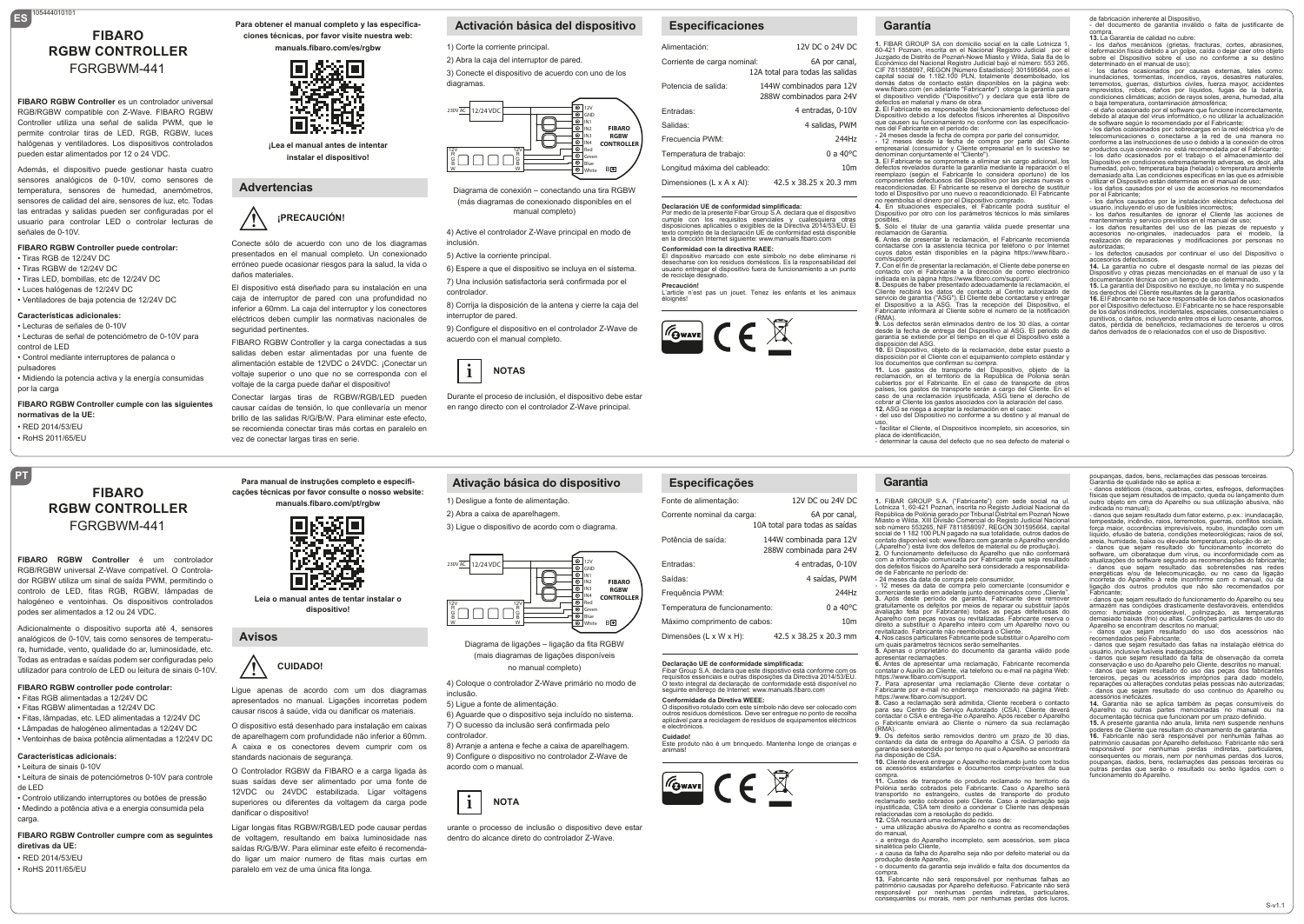# **FIBARO RGBW CONTROLLER** FGRGBWM-441

Il **FIBARO RGBW Controller** universale e Z-Wave compatibile. FIBARO RGBW Controller utilizza un segnale di uscita PWM, che consente di controllare LED, RGB, strisce RGBW, luci alogene e ventilatori. Dispositivi controllati possono essere alimentati da 12 o 24 VDC.

Inoltre, il dispositivo supporta fino a quattro, 0-10 sensori analogici, come i sensori di temperatura, sensori di umidità, sensori di vento, sensori di qualità dell'aria, sensori di luce, ecc. Tutti gli ingressi e le uscite possono essere configurate dall'utente per il controllo LED o 0 letture segnale 10V.

# **FIBARO RGBW controller può controllare:**

• 12 / 24V DC strisce RGB alimentato • 12 / 24V DC strisce RGBW alimentato

• 12 / 24V DC alimentato a LED strisce, lampadine, ecc • 12 / 24V lampade alogene alimentate a corrente

continua • 12 / 24V DC fan potenza di uscita a bassa potenza

#### **Caratteristiche addizionali:** • 0-10V letture dei segnali sensori

• 0-10V letture segnale potenziometro per il controllo LED • Controllo utilizzando interruttori momentanei o a levetta • Misurazione di potenza attiva e l'energia consumata dal carico

#### **FIBARO RGBW Controller è conforme alle seguenti direttive UE:** • RED 2014/53/EU

• RoHS 2011/65/EU

**NL**

**IT**

# **FIBARO RGBW CONTROLLER**

**FIBARO RGBW Controller** is een universele, Z-Wave compatibel RGB/RGBW controller. FIBARO RGBW Controller gebruikt een PWM uitgang signaal waardoor het mogelijk is om bijvoorbeeld LED, RGB, RGBW strips, halogeen verlichting of ventilatoren te bedienen. De aangesloten spanning is 12 of 24 VDC.

FGRGBWM-441

Daarnaast ondersteund het apparaat tot vier, 0-10V analoge sensoren, zoals temperatuur sensoren, luchtvochtigheid sensoren, wind sensoren, luchtkwaliteit sensoren, licht sensoren etc. Alle in en uitgangen kunnen door de gebruiker worden geconfigureerd voor LED controle of 0-10V signaal uitlezingen.

#### **FIBARO RGBW Controller kan de volgende producten bedienen:**

- 12/24V DC gevoede RGB strips
- 12/24V DC gevoede RGBW strips
- 12/24V DC gevoede LED strips, lampen, etc.
- 12/24V DC gevoede halogeen lights
- 12/24V DC gevoede low output power fans

## **Overige mogelijkheden:**

• 0-10V sensor signaal uitlezing • 0-10V potentiometer signaal uitlezing voor LED controle

• Controle middels puls of aan/uit schakelaars • Meet het actieve stroom en energieverbruik van de aangesloten belasting

**FIBARO RGBW Controller is conform de volgende EU richtlijnen:** • RED 2014/53/EU

• RoHS 2011/65/EU

**Per il manuale di istruzioni completo e le specifiche tecniche si prega di visitare il nostro sito:**

**manuals.fibaro.com/it/rgbw**



**Leggere il manuale prima di installare il dispositivo!**

## **Avvertenze**

# **! ATTENZIONE!**

 presentati nel manuale completo. Un collegamento errato Collegare solo in conformità con uno degli schemi può provocare rischi per la salute, la vita e procurare danni materiali.

Il dispositivo è stato progettato per essere installato in un interruttore con alloggiamento a parete della profondità non inferiore a 60 mm. L'alloggiamento dell' interruttore e i connettori elettrici devono essere conformi alle norme di sicurezza nazionali

Il Controller e il carico collegato alla sua uscita devono essere alimentati da alimentatori stabilizzati 12VDC o 24VDC. Collegando una più alta tensione o se la tensione del carico non corrisponde si possono causare danni al dispositivo!

Collegamento di lunghe strisce RGB LED RGBW possono causare cadute di tensione, con conseguente calo di luminosità della luce sulle uscite RGBW più lontane. Per eliminare questo effetto si consiglia di collegare alcune strisce più corte in parallelo anziché un'unica striscia lunga collegata in serie.

**Voor de volledige instructie handleiding en technische specificaties, bezoekt u onze website: manuals.fibaro.com/nl/rgbw**

**Lees de handleiding voordat u overgaat tot de installatie van het product!**

 aansluitschema's in de volledige handleiding, incorrecte

Het apparaat is ontworpen voor de installatie in een montagedoos met minimaal 60mm diepte. De schakelaar en elektrische aansluitingen dienen conform de

FIBARO RGBW Controller en de aangesloten belasting moet een 12VDC of 24VDC gestabiliseerde voeding zijn. Een hogere of andere voltage dan voorgeschreven

Het aansluiten van lange RGBW/RGB/LED strips kunnen leiden tot een verlies van spanning en een lagere lichtopbrengst geven aan het einde van de strip. Het is bij een lange strip dan ook aan te bevelen om meerdere

Sluit het apparaat alleen aan conform de aangegeven aansluiting kan leiden tot een defect aan het apparaat of

**OPGELET!**

IN

IП

**Waarschuwingen**

gevaar voor uw gezondheid of leven.

wettelijke vereisten te zijn.

korte strips parallel.

zullen het apparaat beschadigen!

**!**

# **Attivazioni di base del dispositivo**

1) Spegnere l'alimentazione.

2) Aprire l'alloggiamento a muro dell' interruttore. 3) Collegare il dispositivo secondo il diagramma.



Schema elettrico - collegamento striscia RGBW (più diagrammi disponibili nel manuale completo di cablaggio)

4) Impostare il controllore Z-Wave principale in modalità

di aggiunta.

5) Accendere l'alimentazione.

6) Attendere che il dispositivo aggiunga al sistema. 7) l'aggiunta sarà confermata dal controller. 8) Direzionare l'antenna e chiudere l'alloggiamento a muro dell'interruttore. 9) Configurare il dispositivo nel controllore Z-Wave

secondo il manuale completo.



1) Schakel de stroom uit. 2) Open de inbouwdoos.

230V AC 12/24 VDC

 $\Box \Box \Box \Box$ 

12V R G B

 dentro il raggio diretto del controller Z-Wave principale Durante il processo di aggiunta il dispositivo deve essere

**Basis activatie van het apparaat**

3) Sluit het apparaat aan volgens het schema.

12V R G B

## **Specifiche**

| <b>UNUVIIIVIIV</b>                   |                                                     |
|--------------------------------------|-----------------------------------------------------|
| Alimentazione elettrica:             | 12V DC o 24V DC                                     |
| Corrente di carico nominale:         | 6A per il canale.<br>12A totale per tutte le uscite |
| Potenza di uscita:                   | 144W combinati per 12V<br>288W combinati per 24V    |
| Ingressi:                            | 4 ingressi, 0-10V                                   |
| Uscite:                              | 4 uscite, PWM                                       |
| Frequenza PWM:                       | 244Hz                                               |
| Temperatura operativa:               | $0a40^{\circ}$ C                                    |
| Lunghezza massima dei cavi:          | 10 <sub>m</sub>                                     |
| Dimensioni $(L \times P \times A)$ : | 42.5 x 38.25 x 20.3 mm                              |

# **Dichiarazione di conformità UE semplificata:** Con la presente Fibar Group S.A. dichiara che questo dispositivo è

conforme ai requisiti essenziali ed alle altre disposizioni pertinenti stabilite dalla direttiva 2014/53/EU. Il testo completo della dichiarazione di conformità UE è disponibile al seguente indirizzo Internet: www.manuals.fibaro.com

# **Conformità alla direttiva WEEE:**

I dispositivi contrassegnati da questo simbolo non devono essere smaltiti o buttati via con rifiuti domestici. Fornire l'apparecchio fuori uso ad un punto di riciclaggio designato è di responsabilità dell'utente.

**Attenzione!** Il prodotto non è un giocattolo. Tenere lontano da bambini e animali

domestici!



**Specificaties**

| Voedingsbron:                        | 12V DC of 24V DC                                         |
|--------------------------------------|----------------------------------------------------------|
| Maximale belasting:                  | 6A per kanaal,<br>10A totaal voor alle uitgangen         |
| Uitgangsspanning                     | 144W gecombineerd voor 12V<br>288W gecombineerd voor 24V |
| Ingangen:                            | 4 ingangen, 0-10V                                        |
| Uitgangen:                           | 4 uitgangen, PWM                                         |
| PWM frequentie:                      | 244Hz                                                    |
| Bedrijfstemperatuur:                 | $0$ tot 40 $^{\circ}$ C                                  |
| Maximale lengte van bedrading:       | 10 <sub>m</sub>                                          |
| Afmetingen $(L \times B \times H)$ : | 42.5 x 38.25 x 20.3 mm                                   |

**Vereenvoudigde EU-conformiteitsverklaring:**<br>Hierbij verklaart Fibar Group S.A. dat het toestel voldoet aan de

**FOWAVE** CF

**WEEE Richtlijn Overeenstemming:**<br>Een apparaat met dit symbool dient niet met het normale huisvuil<br>afgevoerd te worden. Het dient ingeleverd te worden bij een recycle<br>of inzamelpunt voor elektronische apparatuur. **Opgelet!**<br>Het product is geen speelgoed. Houd kinderen en dieren weg!

4) Plaats de Z-wave controller in de leer modus. essentiële eisen en de andere relevante bepalingen van richtlijn<br>2014/53/EU. De volledige tekst van de EU-conformiteitsverklaring<br>kan worden geraadpleegd op het volgende internetadres:

www.manuals.fibaro.com

**FIBARO RGBW CONTROLLE** 

B

GND IN1 IN2 IN3 IN4 Red Green Blue White

5) Schakel de stroom weer aan.

6) Wacht tot het apparaat is opgenomen in het netwerk. 7) Een succesvolle opname zal worden bevestigd door de controller.

Aansluitschema - aansluiten RGBW strip (meer aansluitschema's beschikbaar in de volledige handleiding)

 $\bigoplus$ 

8) Richt de antenne en sluit de montagedoos.

9) Configureer het apparaat in de Z-wave controller volgens de volledig handleiding.



 direct bereik te zijn van de hoofd Z-wave controller. Gedurende het inclusieproces dient het apparaat in het

## **Garanzia**

**1.** FIBAR GROUP S.A. con sede in Poznań, ul. Lotnicza 1, 60-421 Poznań, iscritta al registro delle imprese di Krajowy Rejestr Sądowy tenuto dal Tribunale Circondariale Poznań-Nowe Miasto i Wilda di Poznań, VIII Sezione Commerciale KRS al numero: 553265, NIP (P.<br>IVA) 7811858097, REGON (Codice statistico): 301595664, capitale<br>sociale i.v. PLN 1.182.100, altri recapiti sono disponibili all'indirizzo:<br>www.fibaro.com (in lavorazione. **2.** Il Produttore è responsabile del malfunzionamento del Dispositivo oggetto sul Dispositivo o il suo utilizzo in modo non conforme a quello specificato nelle istruzioni per l'uso);

- danni derivanti da cause esterne, come ad esempic innordazioni,<br>tempeste, incendi, fulmini, disastri naturali, terremoti, querre,<br>disordini civili di forza maggiore, incidenti imprevisti, furto, danni<br>dovuti al contatto

attacco del virus o mancato aggiornamento del software, come raccomandato dal Produttore; - danni derivanti da: sovratensioni nella rete di alimentazione e/o di telecomunicazioni o collegamento alla rete in modo non conforme alle istruzioni per l'uso o collegamento di altri prodotti la cui connessione non è raccomandata dal Produttore;<br>- danni indotti dal funzionamento o immagazzinamento del<br>Dispositivo in condizioni estremamente avverse, cioè umidità alta,<br>polvere, temperatura troppo bassa (gelo) o troppo e condizioni specifiche nelle quali è consentito l'uso del Dispositivo sono specificate nelle istruzioni per l'uso; - danni causati da uso di accessori non consigliati dal Produttore;<br>- danni causati dall'impianto elettrico difettoso dell'utente, compreso<br>l'uso di fusibili non appropriati; - danni derivanti dalla mancata manutenzione e assistenza prevista<br>nelle istruzioni per l'uso da parte del Cliente;<br>- danni derivanti dall'uso di parti di ricambio e di equipaggiamento<br>non originali e inadeguati per il mod e modifiche da parte di persone non autorizzate;<br>- difetti causati da un continuo utilizzo del Dispositivo o equipaggia-<br>mento difettoso. **14.** La garanzia non copre una normale usura delle parti del Dispositivo o delle altre parti specificate nell'istruzione per l'uso e<br>documentazione tecnica il cui tempo di funzionamento è specificato.<br>15. La garanzia sul Dispositivo non esclude ne limita né sospende i<br>diritti del Cl dispositivo difettoso. Il Produttore non è responsabile per danni indiretti, incidentali, speciali, consequenziali o morali, né per danni derivanti dalla perdita di profitti, risparmi, dati, perdita di benefici, pretese di terzi o altri danni derivanti o legati all'uso del Dispositivo.

**13.** Garantie geldt niet voor:

accessoires.

van inrichting.

- mechanische beschadiging (scheuren, breuken, doorsnijding,<br>afvegen van het materiaal, fysieke vervorming door schokken,<br>vallen of laten vallen op de inrichting van andere objecten of bij<br>onjuist gebruik van de inrichting gebruiksaanwizing); - schade als gevolg van externe oorzaken, zoals: overstroming, storm, brand, blikseminslag, natuurrampen, aardbevingen, oorlog,<br>onlusten, overmacht, onvoorziene ongevallen, diefstal, waterscha-<br>de, vloestoffen, lekkage van batterijen, weersomstandigheden; zonlicht, zand, vocht, hoge of lage temperaturen, luchtverontreini- ging; ging;<br>- schade veroorzaakt door slecht functionerende software wegens virusaanval, of de software-update niet gebruiken zoals aanbevolen door de fabrikant; - schade door: pieken in het elektriciteitsnet en / of telecommunicatie of aansluiten op het net op een wijze die strookt met de instructies of vanwege de aansluiting van andere producten waarvan de<br>vanwege de aansluiting van andere producten waarvan de<br>verbinding door de fabrikant wordt niet aanbevolen: verbinding door de fabrikant wordt niet aanbevolen;<br>- schade veroorzaakt door het gebruik of de opslag in extreem<br>moeilijke omstandigheden, zoals bij hoge vochtigheid, stof, te lage<br>temperatuur (bevriezen) of te hoge tempe de gebruiksaanwijzing bepaald; - schade veroorzaakt door het gebruik van accessoires die niet door

de fabrikant zijn aanbevolen;<br>e-schade veroorzaakt door defecte elektrische installatie, inclusief<br>het gebruik van verkeerde zekeringen;<br>- schade als gevolg van de verwaarlosing door de klant van<br>onderhoud en service aanbe

reparaties en modificaties door onbevoegden; - defecten veroorzaakt door het gebruik van een defecte inrichting of

**14.** De garantie dekt geen normale slijtage van onderdelen van de inrichting of andere onderdelen die in de handleiding en de technische documentatie zijn vermeld met een specifieke tijdstip. **15.** De garantie voor de inrichting sluit niet uit, beperkt niet en schort n van de klant op de garantie op. **16.** De fabrikant is niet aansprakelijk voor schade aan eigendommen als gevolg van de defecte inrichting. De fabrikant is niet aansprakelijk voor indirecte, incidentele, speciale schade, gevolgschade of bestraffende schade, of morele schade, ook niet voor schaden daaronder ook voor de gederfde winst, besparingen, gegevens, verlies van uitkeringen, aanspraken van derden of andere schade die voortvloeit uit of gerelateerd is aan het gebruik

S-v1.1

a causa di difetti fisici insiti nel Dispositivo rendendo il suo funzionamento non conforme alle specifiche del Produttore nel

periodo di:<br>- 24 mesi dalla data di acquisto da parte del consumatore,<br>- 12 mesi dalla data di acquisto da parte del cliente d'affari (il<br>collettivamente "Cliente").<br>collettivamente "Cliente").

**3.** Il Produttore si impegna a rimuovere gratuitamente i difetti rilevati durante la garanzia mediante riparazione o sostituzione (a discrezione del Produttore) dei componenti difettosi del Dispositivo con parti nuove o ricondizionate. Il produttore si riserva il diritto di

sostituire l'intero Dispositivo con uno nuovo o ricondizionato. Il<br>produttore non restituisce i soldi per il Dispositivo acquistato.<br>4. In situazioni particolari, il Produttore può sostituire il Dispositivo<br>con un altro da

titolo di garanzia. **6.** Prima di presentare il reclamo il Produttore raccomanda di contattare l'assistenza tecnica per telefono o internet disponibile

all'indirizzo https://www.fibaro.com/support/.

7. Al fine di presentare il reclamo, il Cliente deve contattare il reclamo produttore mediante indirizzo e-mail indicato sulla pagina<br>https://www.fibaro.com/support/.<br>8. Dopo una presentazione corretta del reclamo, il Clie

(RMA) al Cliente.<br>9. I difetti verranno rimossi entro 30 giorni, a partire dalla data di<br>consegna del Dispositivo all'ASG. ll periodo di garanzia viene<br>esteso per il tempo in cui il dispositivo e' stato messo a dispo

dell'ASG.<br>**10.** Il Dispositivo oggetto del reclamo dovrà essere messo a<br>disposizione da parte del Cliente con equipaggiamento standard ed i documenti che confermano il suo acquisto.

**11.** Le spese di trasporto del Dispositivo oggetto del reclamo sul territorio della Repubblica di Polonia sono a carico del Produttore. In<br>caso di trasporto del Dispositivo da altri paesi, le spese di trasporto<br>sono a carico del Cliente. In caso di un reclamo ingiustificato, l'ASG<br>ha la f

**12.** ASG si rifiuta di accettare il reclamo in caso di:<br>- accertamento che il Dispositivo sia stato utilizzato in modo non<br>conforme all'uso e istruzioni per l'uso,

oniorme all'uso e istruzioni per ruso,<br>- messa -a disposizione, del Dispositivo, non completo, senza

accessori e senza targhetta da parte del Cliente, - determinazione che la causa del difetto fosse diversa dal vizio di materiale o di fabbrica insito nel Dispositivo, - documento di garanzia non valido e la mancanza di prova di

acquisto. **13.** La garanzia di qualità non copre:

- danni meccanici (crepe, fratture, tagli, abrasioni, deformazioni fisiche dovute all'impatto, caduta del Dispositivo stesso o di un altro

#### **Garantievoorwaarden**

1. FIBAR GROUP N.V. met maatschappelijke zetel te Poznań ul.<br>Lotnicza 1, 60-421 Poznań, in het Register van de Nationale Hof via<br>de Rechtbank voor Poznań-Nowe Miasto en Wilda, VIII<br>Economische Afdeling geregistreerd onder

garandeert dat het geleverde apparaat/ inrfichting ( verder "inrichting" genoemd) vrij van materiaal- en fabricagefouten is. **2.** De fabrikant is verantwoordelijk voor de storing van de inrichting

als gevolg van fysieke afwijkingen die inherent zijn aan de inichting waardoor de werking daarvan onvereninbaar is met de specificatie, en dat n de tijd van:<br>- 24 maanden vanaf de datum van aankoop door de klant,<br>- 12 maanden vanaf de datum van aankoop door de klant die een<br>ondernemer is ( de klant en de zakelijke klant worden hierna

gezamenlijk aangeduid als "klant").<br>3. De fabrikant verbindt zich ertoe om gebreken onthuld tijdens de

3. De fabrikant verbindt zich ertoe om gebreken onthuld tijdens de<br>garantieperiode te verwijderen door middel van reparatie of<br>ordranging (naar keuze van de fabrikant) van de defecte<br>onderdelen van de inrichting voor nieuw

nadere inrichting vervangen met de meest soortgelijke technische

parameters. **5.** Alleen de houder van een geldige garantie kan garantieclaims indienen. **6.** Voor het indienen van een klacht adviseert de fabrikant de

toor het indichen van een klaant aaviseen de labintant de elefonische of online hulp te gebruiken beschikbaar op

https://www.fibaro.com/support/<br>**7.** Om een klacht in te dienen, moet de klant contact opnemen met<br>de producent onder het e-mailadres aangegeven op de https://www.fibaro.com/support/. **8.** Na de juiste indiening van de klacht zal de klant contactgegevens

juiste intuening van de Klaurit zarde Kl<br>'n van een Authorised Garantieservice

( "ASG"). De klant moet me de service contact opnemen en de inrichting naar de ASG leveren. Na ontvangst van de fabrikant van de inrichting zal u op de hoogte worden geld van de aanvraagnum-<br>mer (RMA).<br>**9.** Gebreken zullen binnen 30 dagen worden verwijderd, te rekenen

vanaf de datum van levering van de inrichting aan de ASG. De garantieperiode wordt verlengd met de tijd waarin het inrichting beschikbaar was om de ASG.

**10.** De inrichting onder klacht moet door de klant worden geleverd met een complete standaarduitrusting en documenten die zijn aankoop bevestigen.<br>11. Transportkosten van de inrichting onder klacht op het gebied van<br>Polen zullen worden gedekt door de fabrikant. In het geval van<br>transport van andere landen zijn de transportkosten voor rekening<br>van

recht om de klant met kosten belaten in verband met de uitleg van de zaak. **12.** ASG weigert de aanvaarding van klacht indien: - de inrichting niet werd gebruikt volgens de bestemming en de

gebruiksaanwijzing, - de inrichting niet compleet door de klant werd geleverd zonder

de oorzaak van de storing geen productie- of materiaalfout

- garantiedocument ongeldig is en bij het ontbreken van bewijs van aankoop.

accessoires, zonder naambord,

inherent aan de inrichting is,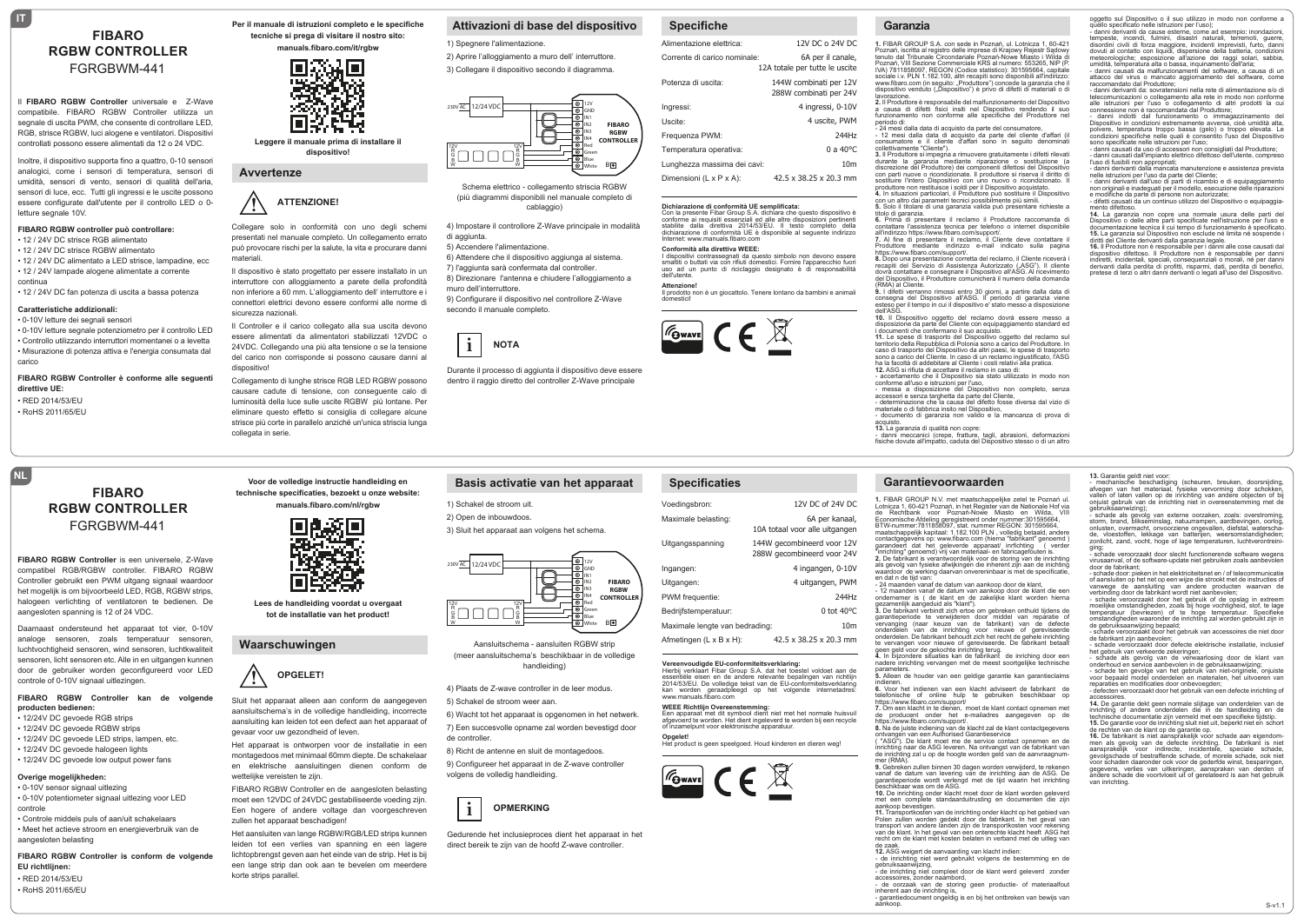# **RO** 105444110101 **FIBARO RGBW CONTROLLER** FGRGBWM-441

**FIBARO RGBW Controller** este un dispozitiv universal Z-Wave compatibil cu benzi tip RGB sau RGBW. FIBARO RGBW Controller utilizează un semnal PWM, care permite controlul benzilor LED RGB, benzi LED RGBW, lămpi cu halogen și ventilatoare. Dispozitivele controlate pot fi alimentate la 12V sau 24V.

Mai mult decât atât dispozitivul poate suporta până la 4 senzori de tip analog (0-10V) precum senzori de temperatură, sensor de umiditate, sensor de curent de aer, senzori de calitatea aerului, senzori intensitate luminoasă, etc. Toate intrările și ieșirile pot fi configurate de către utilizator pentru control LED sau controlul semnalelor analogice (0-10V).

#### **FIBARO RGBW Controller poate controla:** • 12/24V DC benzi RGB

- 12/24V DC benzi RGBW
- 12/24V DC benzi LED, becuri, etc.
- 12/24V DC lămpi cu halogen
- 12/24V DC ventilatoare de mică putere

#### **Caracteristici suplimentare:**

• 0-10V semnale de la senzori • 0-10V semnale de la potențiometre pentru control LED • Control de la întrerupătoare • Masurand puterea activa si energia consumatorului

**FIBARO RGBW Controller este in concordanta cu urmatoarele directive ale Uniunii Europene:** • RED 2014/53/EU

> **FIBARO RGBW CONTROLLER** FGRGBWM-441

**FIBARO RGBW Controller** är en universell, Z-Wave-kompatibel RGB / RGBW controller. FIBARO RGBW Controller använder PWM utsignal och gör det möjligt att styra LED/RGB/ RGBW-lister, halogenlampor och fläktar. Kontrollerad last kan drivas med 12 eller 24 VDC. Dessutom stöder enheten upp till fyra 0-10V analoga sensorer, såsom temperatursensorer, fuktsensorer, vindsensorer, luftkvalitetsgivare, liussensorer etc. Alla ingångar och utgångar kan konfigureras av användaren för LED-kontroll eller 0- 10V signalavläsning. **FIBARO RGBW Controller kan styra:** • 12 / 24V DC RGB-lister • 12 / 24V DC RCBW lister • 12 / 24V DC LED-lister, lampor, etc. • 12 / 24V DC halogenlampor • 12 / 24V DC lågeffekt fläktar **Ytterligare egenskaper:** • 0-10V sensorer

• 0-10V potentiometer för LED-styrning • Går att ansluta till 12/24 VDC strömbrytare • Mäter aktiv effekt och ansluten enhets förbrukade

**FIBARO RGBW Controller är kompatibel med** 

energi

**följande EU-direktiv:** • RED 2014/53/EU • RoHS 2011/65/EU

• RoHS 2011/65/EU

**SV**

**Pentru manualul complet si specificatii tehnice, va rugam sa vizitati website-ul: manuals.fibaro.com/ro/rgbw**



**Inainte de instalare, cititi manualul cu atentie!**

## **Atentionari**

## **! ATENTIE!**

 dintre diagramele prezentate în manualul integral. Conecteati dispozitivul numai în conformitate cu una Conexiunea incorectă poate duce la aparitia riscurilor pentru sănătate, viață sau pagube materiale.

Aparatul trebuie instalat într-o cutie pentru comutator de perete de adâncime minima de 60mm. Caseta de comutare și conectoarele electrice trebuie să fie conforme cu standardele naționale relevante de siguranță

FIBARO RGBW Controller trebuie alimentat de la o sursă stabilă de 12V sau 24V. Alimentarea la o tensiune diferită poate cauza daune echipamentului! Conectarea benzilor RGBW/RGB/LED pe distanțe lungi poate cauza apariția căderilor de tensiune, având ca rezultat scăderea intensității luminoase de la ieșirile R/G/B/W. Pentru a elimina acest inconvenient se

recomandă conectarea benzilor pe distanțe mai scurte

# **Instrucțiuni simple de activare**

1) Se va scoate de sub tensiune circuitul. 2) Se deschide doza.

3) Conectați dispozitivul în concordanță cu diagram



Diagrame deconectare - conectarea benzilor RGBW (mai multe diagrame de conectare sunt disponibile in manual)

4) Setați unitatea central de control Z-Wave în modul de adăugare dispozitive

5) Switch on the power supply.

- 6) Asteptați ca dispozitivul să fie adăugat în sistem.
- 7) Asteptați afișarea mesajului de confirmare.
- 8) Poziționați antena în poziția dorită și închideți doza. 9) Configure the device in the Z-Wave controller according to the full manual.



 se regaseasca in raza de actiune a controleruluo Z-wave. In timpul procesului de adaugare dispozitivul trebuie sa

**Aktivering av anordningen**

4) Gå in i inkluderingsläge på Z-wave huvudenheten.

Kopplingsschema - RGBW-list (fler kopplingsscheman som finns i den fullständiga manualen)

 $\bigoplus$ 

8) Justera antennen och montera tillbaka strömbrytaren. 9) Konfigurera enheten i Z-wave huvudenheten enligt

Under inkluderingsprocessen måste enheten vara i

6) Vänta tills enheten inkluderats i systemet. 7) Lyckad inkludering kommer att bekräftas av Z-wave

12V R G B

 direktkontakt med Z-wave huvudenheten.

**NOTERA**

5) Slå på nätspänningen.

 $\Box \Box \Box \Box$ 

huvudenheten.

230V AC 12/24 VDC

12V R G B

manualen.

**i**

# **Specificații**

| Alimentare:               | 12V DC sau 24V DC                                      |
|---------------------------|--------------------------------------------------------|
| Sarcina maximă:           | 6A pe canal,<br>12A curentul total                     |
| Putearea dezvoltată:      | 144W combinati pentru 12V<br>288W combinati pentru 24V |
| Intrarilor:               | 4 intrarilor, 0-10V                                    |
| lesirilor:                | 4 iesirilor, PWM                                       |
| Frecventa de functionare: | 244Hz                                                  |
| Temperaturi de operare:   | $0 \ln 40^{\circ}$ C                                   |
| Lungimea maximă:          | 10 <sub>m</sub>                                        |
| Dimensiuni (L x W x H):   | 42.5 x 38.25 x 20.3 mm                                 |

# **Declarația UE de conformitate simplificată:**<br>Prin prezenta, Fibar Group S.A. declară că dispozitivul este în<br>conformitate cu Directiva 2014/53/EU. Textul integral al declarației

#### www.manuals.fibaro.com **Directiva de conformitate WEEE:**

Dispozitivul etichetat cu acest simbol nu poate fi aruncat împreună cu alte deșeuri menajere. Acesta va trebui predat la punctul de colectare pentru reciclarea deseurilor de echipamente electrice și electronice. **Atenţie!**<br>Acest produs nu este o jucărie. A nu se lasa la indemana copiilor si

UE de conformitate este disponibil la următoarea adresă internet:

a animalelor de compani



**Specifikationer**

Strömförsörjning: Nominell belastningsström:

**Uppmärksamhet!**

GWAVE

Uteffekt: Ingångar: Utgångar: PWM frekvens: Drifttemperatur: Maximal längd av ledningar: Mått (L x B x H):

**FIBARO RGBW CONTROLLE B** 

GND IN1 IN2 IN3 IN4 Red Green Blue White

# **Garantie**

**1.** FIBAR GROUP S.A. cu sediul în Poznań, ul. Lotnicza 1; 60-421 Poznań, înregistrată în registrul antreprenorilor din Registrul Juridic Naţional gestionat de Tribunalul Raional Poznań-Nowe Miasto şi Wilda în Poznań, Secţia Economică VIII a Registrului Juridic Naţional sub numărul: 553265, CUI 7811858097, REGON: 301595664, capital social 1.182.100 zloți polonezi, vărsat în<br>întregime, celelalte date de contact sunt disponibile la adresa:<br>www.fibaro.com (în continuare: "Producîtorul") garantează că<br>aparatul vândut ("Aparatul") nu pr fabricaţie. **2.** Producătorul este responsabil de funcţionarea deficientă a

Aparatului care decurge din defectele fizice existente în Aparat s care duc la funcționarea neconformă cu Specificația Producătorulu in periodua.<br>- 24 luni de la data achizitiei de către consumatori

- 24 luni de la data achiziției de către consumatori,<br>- 12 luni de la data achiziției de către clienți business (consumatorul<br>și clientul business sunt numiți în continuare "Clientul").<br>3. Producătorul își asumă obligația

descoperite în perioada de garanție prin repararea sau înlocuirea (la<br>discreția Producătorului) pieselor defecte din Aparat cu piese noi<br>sau regenerate. Producătorul își rezervă dreptul de a înlocui

Aparatul în întregime cu unul nou sau regenerat. Producătorul nu va<br>returna banii pentru Aparatul achiziționat.<br>4. În anumite cazuri Producătorul poate înlocui Aparatul cu unul cu<br>parametri tehnici cei mai asemânători.<br>5.

parametri tehnici cei mai ase<br>5. Doar posesorul unui docur<br>o cerere în temeiul garanției.

**6.** Producătorul vă recomandă ca înainte de a notifica reclamaţia să<br>apelaţi la asistenţa tehnică prin telefon sau internet la adresa https://www.fibaro.com/support/.

<sub>rtps://www.iparo.com/supporu.<br>. Pentru a depune reclamații Clientul trebuie să contacteze<br>roducătorul folosind adresa e-mail indicată pe site-ul</sub>

Producătorul folosind adresa e-mail indicată pe site-ul<br>Artou-Zionul folosind adresa reclamației va fi efectutată corect.<br>S. În cazul în care notificarea reclamației va fi efectutată corect.<br>Clientul primește datele de con

calculând de la livrarea Aparatului către SAC. Perioada de garanție se prelungește cu durata în care Aparatul a fost la dispoziția SAG<br>10. Aparatul pentru care s-a depus reclamația trebuie să fie transmis<br>Clientului impreu

depune vor fi acoperite de Producător. În cazul în care Aparatul va fi<br>transportat din alte țări costurile de transport vor fi acoperite de către<br>Client În cazul în care reclamatia nu este iustificată. SAG are Client. În cazul în care reclamaţia nu este justificată, SAG are dreptul de a percepe de la Client costurile legate de clarificarea

cazului.<br>12. SAG refuză primirea reclamației în cazul:<br>- în care constată că Aparatul a fost utilizat în mod neconform cu<br>instrucțiunile de utilizare,<br>- în care Clientul va transmite Aparatul incomplet, fără echipament,

fără plăcuţa nominală, - în care cauza constatată a defectului este alta decât defectul

materialului sau un defect de fabricaţie al Aparatului, - în care documentul de garanţie nu este valabil sau în cazul în care documentul de achiziţie lipseşte.

**13.** Garanţia calităţii nu include: - defecţiunile mecanice (fisurile, rupturile, tăieturile, frecările, deformările cauzate de lovire, căredea sau aruncarea pe Aparat a

12V DC eller 24V DC 6A per kanal, 10A totalt för alla utgångar 144W totalt för 12V 288W totalt för 24V 4 ingångar, 0-10V 4 utgångar, PWM 244Hz 0 till 40 ° C 10m

42,5 x 38.25 x 20,3 mm

Förenklad EU-försäkran om överensstämmelse:<br>Härmed intygar Fibar Group S.A. att denna enhet står<br>i överensstämmelse med väsentliga egenskapskrav och övriga<br>relevanta bestämmelser som framgår av direktiv 2014/53/EU. Den<br>ful

**Overensstämmelse med WEEE-direktivet:**<br>Enhet märkt med denna symbol ska inte slängas med vanligt<br>hushållsavfall. Den ska lämnas in till insamlingsställen som har<br>återvinning av elektrisk och elektronisk utrustning.

Detta är inte en leksak. Förvaras utom räckhåll för barn och husdjur!

följande webbadress: www.manuals.fibaro.com

## **Garanti**

**1.** FIBAR GROUP S.A. med säte i Poznan, ul. Lotnicza 1, 60-421 Poznan, registrerat i företagsregistret inom det nationella<br>domstolsregister\_som\_förs\_av\_tingsrätten\_Poznan-Nowe\_Miasto\_och domstolsregister som förs av tingsrätten Poznan-Nowe Miasto och<br>Wilda i Poznan, avdelning VIII för ekonomiska angelägenheter i det<br>nationella adomstolsregistret, KRS-nummer: 553265, NIP<br>7811858097, REGON: 301595664, aktiek com (nedan kallat "Tillverkaren"), garanterar att den sålda anordningen ("anordningen") är fri från material- och tillverkningsfel. **2.** Tillverkaren är ansvarig för felaktig funktion av anordningen på grund av fysiska defekter på anordningen som gör att anordningens funktion inte överensstämmer med tillverkarens specifikationer

under: - 24 månader från inköpsdatum av konsumenten,

- 12 månader från inköpsdatum av företagskunden (konsumenten och företagskunden är nedan kallade tillsammans "Kunden"). **3.** Tillverkaren åtar sig att kostnadsfritt åtgärda fel som upptäcks under garantitiden genom reparation eller utbyte (efter Tillverkarens<br>eget gottfinnande) av felaktiga komponenter i anordningen mot nva eget gottfinnande) av felaktiga komponenter i anordningen mot nya<br>eller renoverade delar. Tillverkaren förbehåller sig rätten att byta ut<br>hela anordningen mot en ny eller renoverad anordning. Tillverkaren<br>återbetalda ritua

annan anordning med de mest likartade tekniska parametrar. **5.** Endast den som har en giltig garantihandling kan göra gällande arantianspråk. **6.** Tillverkaren rekommenderar att kontakta vår tekniska support via

telefon eller internet på följande adress: https://www.fibaro.com/sup-<br>port/ innan du anmäler din reklamation.<br>7. För att göra en reklamation ska Kunden kontakta Tillverkaren via<br>den e-postadress som anges på https://www.f

Kunden kontaktuppgifter till en auktoriserad garantiverkstad<br>("ASG"). Kunden ska kontakta och leverera anordningen till AGS.

("ASG"). Kunden ska kontakta och leverera anordningen till AGS.<br>Efter att anordningen tagits emot informerar Tillverkaren Kunden om<br>ett returnummer (s.k. FMA-nummer).<br>9. Fel ska åtgärdas inom 30 dagar från det datum då ano

styrker köpet. **11.** Transportkostnader för den reklamerade produkten i Republiken Polen ska täckas av Tillverkaren. Vid transport av anordningen från<br>andra länder ska transportkostnader täckas av Kunden. Vid en<br>anordningen kunden andra länder ska transportkostnader täckas av Kunden. Vid en omotiverad reklamationsanmälan har ASG rätt att debitera Kunden för de kostnader som uppstår i samband med utredningen av

ärendet.<br>**12.** ASG vägrar att godkänna reklamationen om:<br>- anordningen har använts för andra användningsområden än de

avsedda och i strid mot bruksanvisningen, - Kunden har levererat en ofullständig anordning utan tillbehör, utan

märkskylt,<br>märkskylt,<br>anordningen har konstalerats,<br>anordningen har konstalerats,<br>anordningen är ogiltig och inköpsbeviset saknas.<br>13. Kvalitelsgarantin täcker inte:<br>13. Kvalitelsgarantin täcker inte:<br>13. Kvalitelsgarantin

- skador till följd av yttre orsaker, t.ex. översvämning, storm, brand,

blixtnedslag, naturkatastrofer, jordbävning, krig, social oro, force majeure, oförutsedda olyckshändelser, stöld, vätskespill, batteriläckage, väderförhållanden; solljus, sand, fukt, hög eller låg temperatur, luftförorening; - skador som orsakats av felaktig programvara, till följd av en

datavirusattack eller bristande uppdatering av programvaran enligt anvisningarna från Tillverkaren;

altui obiect sau din exploatarea neconformă cu destinația a Aparatului indicat în instrucțiunile de utilizare); paratului indicat în instrucțiunile de utilizare);<br>defecțiunile care rezultă din cauze externe, de ex.: inundații furtuni, incendii, fulgerare, calamități naturale, cutremure, război,<br>neliniste socială, fortă maioră, accidente neprevăzute, furt, udare cu neliniste socială, forță majoră, accidente neprevăzute, furt, udare cu<br>lichide, scurgere din baterie, condiții atmosferice; acțiunea razelor<br>solare, nisipului, temperaturilor ridicate sau scăzute, poluare;<br>- defecțiuni cau în conformitate cu recomandările Producătorului; - defecțiunile care rezultă din: supratensiune a rețelei energetice și/sau de telecomunicații sau din conectarea la rețeaua electrică în mod neconform cu instrucțiunile de utilizare sau din cauza conectării<br>altor produse care nu sunt recomandate de către Producător: altor produse care nu sunt recomandate de către Producător;<br>- defecțiunile cauzate de lucrul sau depozitarea Aparatului în condiții<br>extrem de nefavorabile, respectiv în caz de umiditate sporită, nivel<br>ridicat de praf, temp sunt stabilite în instrucțiunile de utilizare; - defecțiunile apărute în urma utilizării accesoriilor nerecomandate de către Producător;<br>
- defectiunile cauzate de instalatia electrică deficitară a utilizatorului - defecțiunile cauzate de instalația electrică deficitară a utilizatorului,<br>inclusiv de utilizarea unor siguranțe necorespunzătoare;<br>- defecțiunile care decurg din neefectuarea de către Client a<br>operațiunilor de înreținere - defecțiunile care decurg din utilizarea de piese de schimb și accesorii care nu sunt originale și necorespunzătoare pentru modelul respectiv, efectuarea de reparații și modificări de către

- defecțiunile cauzate de continuarea utilizării Aparatului sau echipamentului defect. **14.** Garanția nu acoperă uzura normală a pieselor Aparatului și a altor piese menționate în instrucțiunile de utilizare și în documentația<br>tehnică drept având durată specifică de funcționare.<br>**15.** Garanția pentru Aparat nu exclude, nu limitează și nu suspendă drepturile cumpărătorului care decurg din gaj.<br>**16.** Producătorul nu este responsabil pentru daunele materiale<br>cauzate de Aparatul defect. Producătorul nu este responsabil de

pierderile indirecte, colaterale, ulterioare sau de pierderile morale,<br>nici pentru daunele, inclusiv pentru câștigurile, datele și economiile<br>pierdute, pierderea beneficilior, litigiile parților terțe precum și alte<br>pagube

persoane neautorizate;

anvisningarna nän miverkaren,<br>- skador till följd av överspänningar i kraftnätet eller/och telekommu-<br>nikationsnätet eller anslutning till elnätet på ett sätt som strider mo nikationsnätet eller anslutning till elnätet på ett sätt som strider mot<br>bruksanvisningen eller på grund av anslutning av andra produkter<br>som inte rekommenderas för anslutning av Tillverkaren;<br>- skador som orsakats av anvä

användningsförhållanden för anordningen beskrivs i bruksanvisnin-

gen; - skador till följd av användning av tillbehör som inte rekommenderas av Tillverkaren; - skador som orsakats av felaktig elinstallation hos Användaren,

inbegripet användning av felaktiga säkringar; - skador till följd av Kundens underlåtenhet att utföra underhåll och

service enligt bruksanvisningen; - skador till följd av användning av icke original reservdelar och utrustning som inte är avsedda för modellen, obehöriga reparationer och ändringar;

- fel orsakade genom fortsatt användning av defekt anordning eller utrustning. **14.** Garantin täcker inte naturligt slitage av anordningens

komponenter och andra delar med en viss bestämd användningstid<br>som anges i bruksanvisningen och den tekniska dokumentationen.<br>**15.** Garantin för anordningen varken utesluter, begränsar eller<br>**15.** Garantin för anord 16. Tillverkaren ansvarar inte för skador på egendom som orsakats<br>av den felaktiga anordningen. Tillverkaren är inte ansvarig för<br>indirekta, oavsiktliga, särskilda förluster, följdförluster eller för sveda<br>och värk eller f andra skador som uppkommit till följd av eller i samband med användningen av anordningen.

S-v1.1

**För fullständig bruksanvisning och tekniska specifikationer besök vår hemsida: manuals.fibaro.com/sv/rgbw**

legate în paralel



**Läs bruksanvisningen innan du försöker installera enheten!**

### **Varningar**



 som visas i den fullständiga manualen. Felaktig Anslut endast i enlighet med ett av de kopplingscheman anslutning kan leda till risk för hälsa, liv eller materiella skador.

Enheten är avsedd för montering i en apparatdosa med ett djup på minst 60 mm. Apparatdosan och elektriska anslutningar måste uppfylla gällande nationella säkerhetsnormer.

FIBARO RGBW Controller och lasten ansluten till dess utgångar måste drivas med 12VDC eller 24VDC (stabiliserad strömförsörjning). Anslutning av högre spänning eller spänning som inte överensstämmer med lastens spänning kan skada enheten!

Anslutning av långa RGBW / RGB / LED-lister kan orsaka spänningsfall, vilket resulterar i lägre ljusintensitet. För att motverka problem som dessa är det rekommenderat att ansluta flera kortare lister parallellkoppling i stället för en lång list.